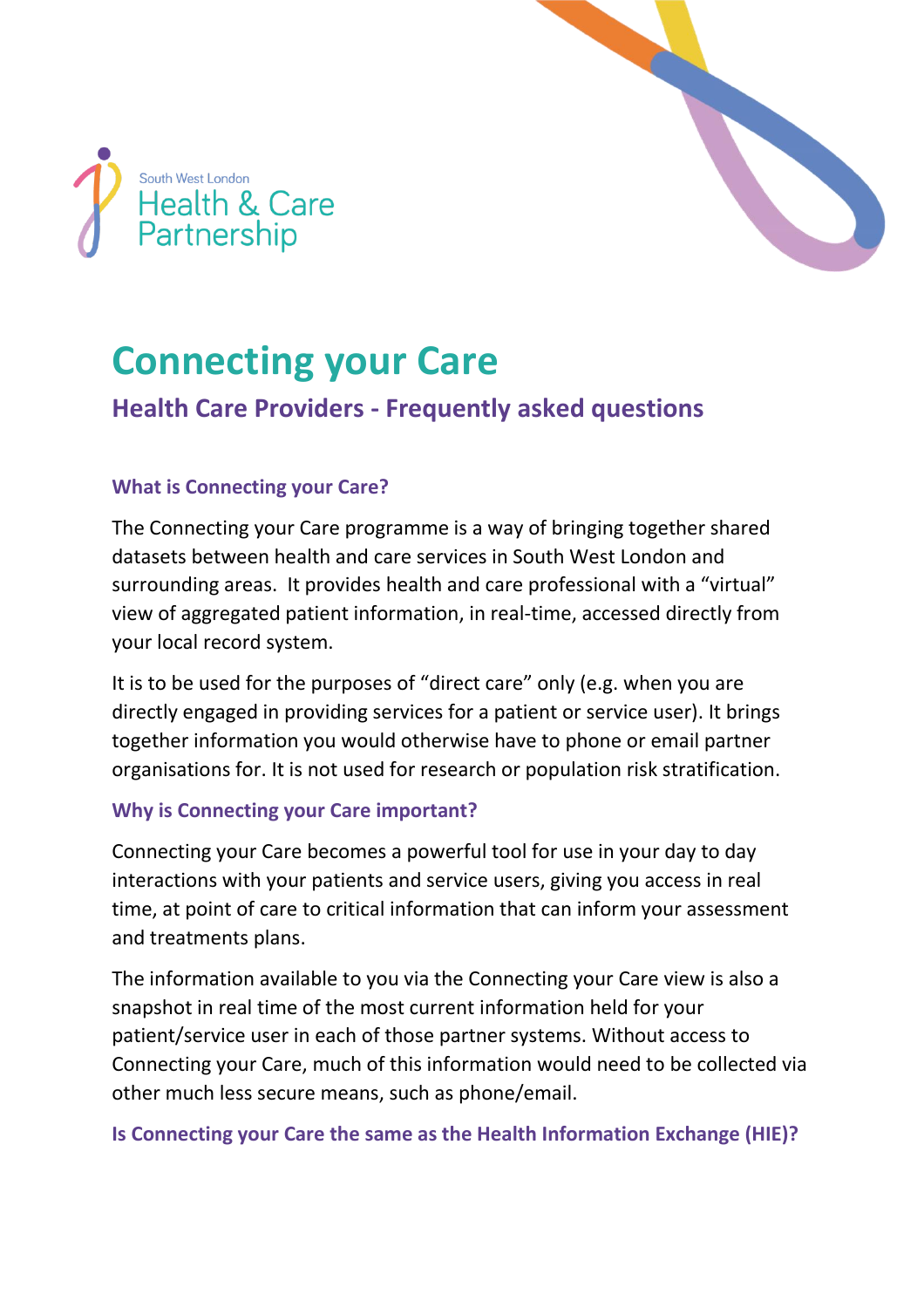Connecting your Care is the name of the Programme we are delivering in South West London to connect up health and care providers. But you might also see/hear it referred to as 'the HIE' – which stands for Health Information Exchange. The HIE is the software platform that delivers the Connecting your Care view. In some nationally used systems (such as EMIS) the link to the shared information will be called HIE rather than the local programme name Connecting your Care because HIE is simply the generic name for a sharing platform and EMIS/other systems need to enable a link to multiple health information exchanges across the country.

# **How will Connecting your Care benefit me?**

The Connecting your Care view is used to enhance the patient or service user assessment process. Immediate access via a secure electronic pathway to the shared information from other providers where the patient/service user has existing records will help you in your assessment and treatment workflows.

The Connecting your Care view shares information from GP records, acute trusts, mental health, community and social care records in South West London, and GP and acute trust records from outside of South West London.

Being able to access patient and service user information via the Connecting your Care view is proven to deliver time saving to both clinical and administrative teams in searching for patient/service user information that would previously have been searched for by phone/email. It can also reduce the number of tests/investigations you have to order as you have access to recent results from other providers.

Having information immediately available to you about a patient's medications, diagnoses, allergies, long term conditions, or social and mental health care plans can significantly inform your assessment and influence your treatment pathways.

Multidisciplinary teams use the Connecting your Care view to fully understand the patient care pathway and stay up to date, and work alongside, other providers engaged in the patient/service user journey.

# **How do I use Connecting your Care day to day?**

Your local change team will be able to share some suggestions with you as part of your training as to how you, in your role, should use Connecting your Care day to day. However, the basic principle is that it is always good practice to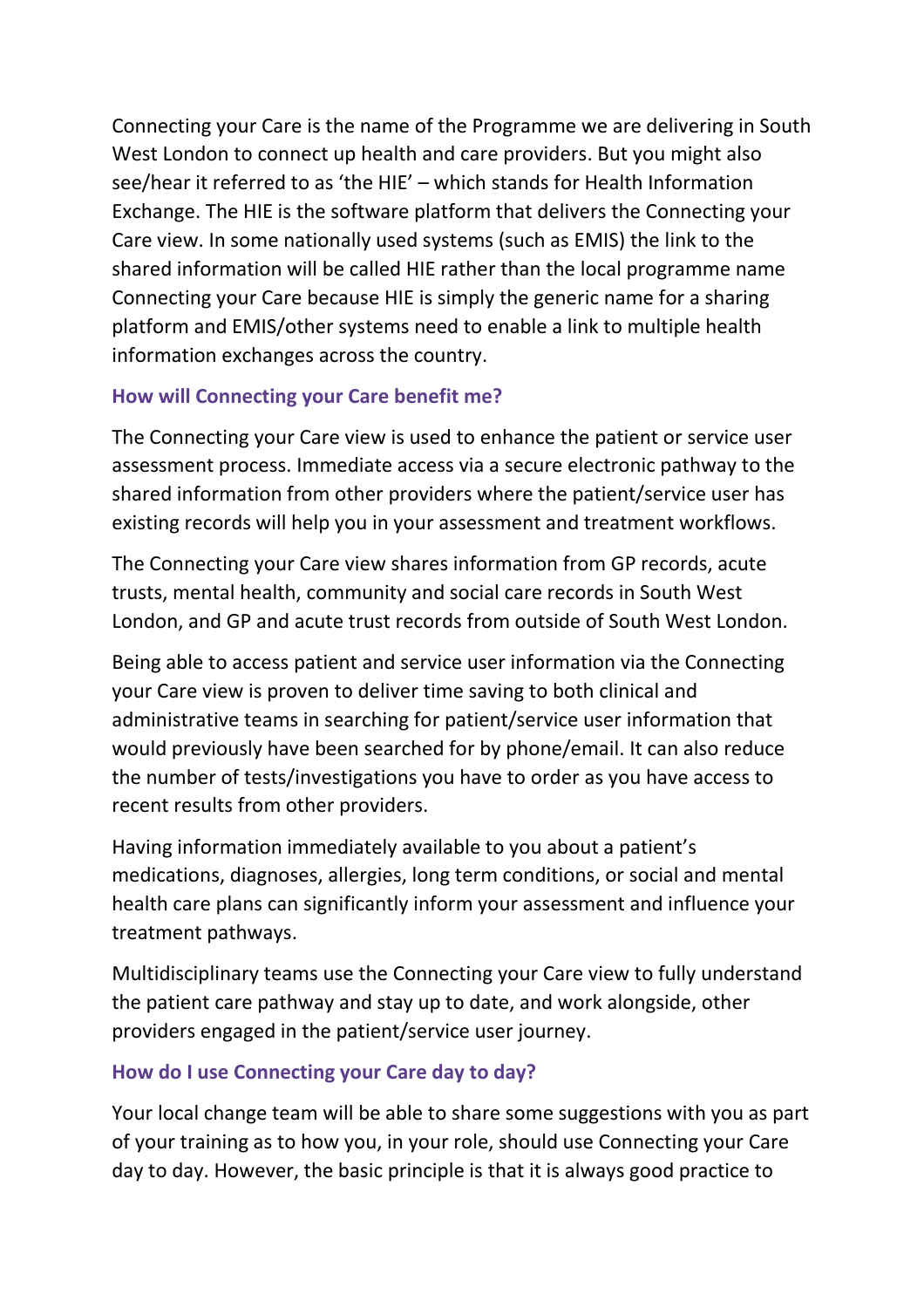check the Connecting your Care view as part of all initial patient/service user interactions, such as triaging in emergency departments, on admission to wards, or in advance of seeing a patient/service user in outpatients or at a GP practice.

Connecting your Care is a powerful tool that can support multi-disciplinary working ensuring that all health and care professionals engaged in providing a citizen with services can see who else is providing care, upcoming appointments, existing diagnoses and medications, and summaries from providers such as, community, mental health and social care services.

In the world of Covid-19 it is now especially important that Connecting your Care can share acute and GP records from most of London for patients that might be transferred into our care. And likewise, if South West London patients are transferred out of the local area, such as to the Nightingale Hospital, their GP and acute records can similarly be shared to ensure the people looking after them get access to critical information to help inform their care and treatment decisions.

Connecting your Care should launch within seconds, and it only takes a few moments (once you are familiar with the view) to quickly see what is important when you are assessing someone.

# **What information will be shared?**

Each organisation agrees the set of data that they will share for their patients/service users, although in some systems this is a nationally agreed dataset that cannot be changed (such as the GP systems). This might be different for each provider if they are using different record systems. For example, social care providers in South West London use two different record systems, and therefore will be sharing two slightly different datasets for their service users, but there will be a common core set of information shared.

The datasets that have been agreed for Connecting your Care can be found on the South West London Connecting your Care web pages. The dataset table will be a "living" document and updated at intervals when new organisations are added.

Connecting your Care includes adult and children's health records, and adult social care records only. Children's social care records are not currently being shared.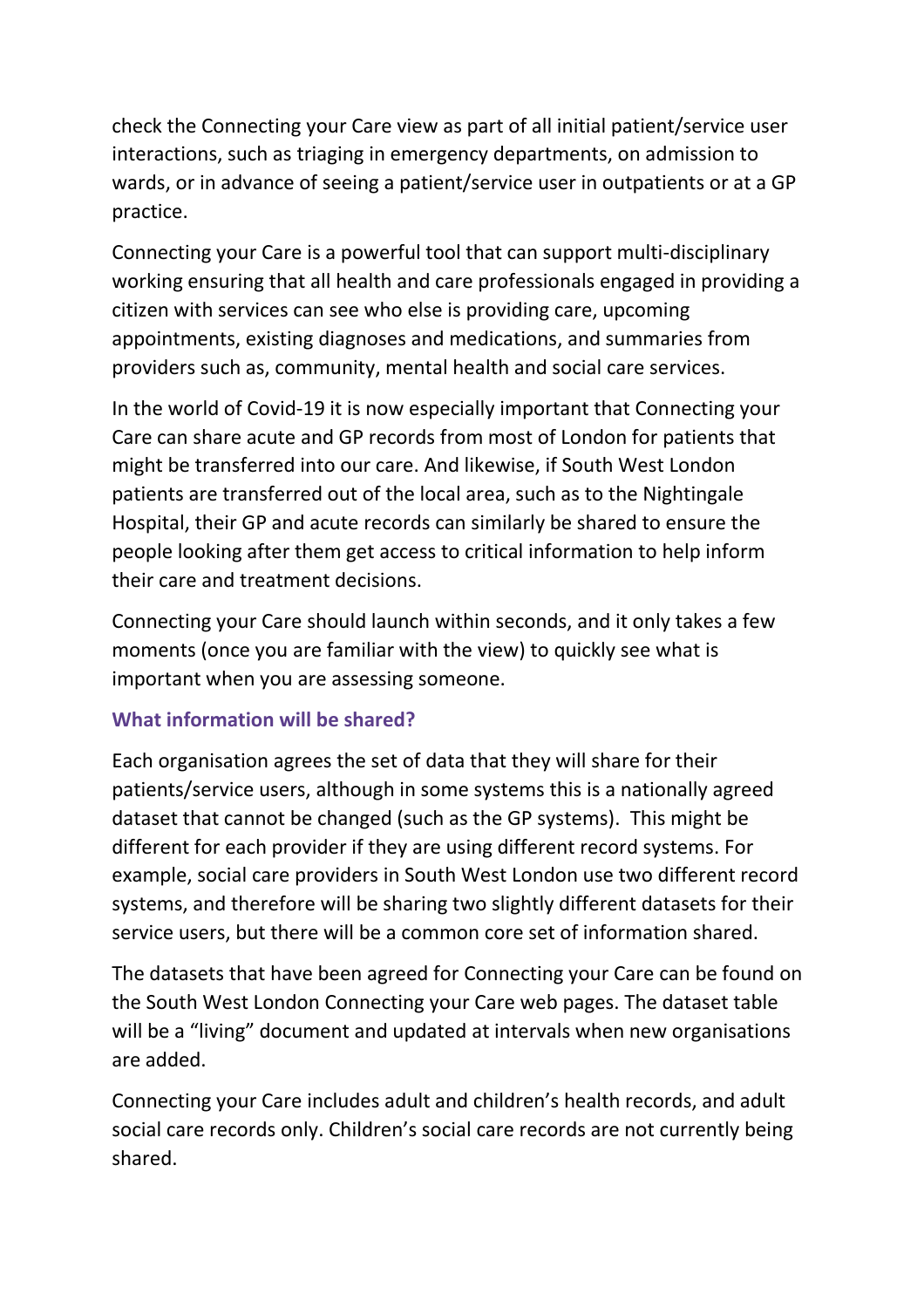Certain information is defined as "sensitive" and will not be shared – this includes for example, information about sexual health, adoption and assisted conception records.

#### **How does Connecting your Care work?**

Connecting your Care is launched from within your patient/service user record system. It "pulls" existing information from the different record systems that are part of the sharing agreement into one aggregated view.

The information is displayed in a virtual, read-only screen. It cannot be electronically exported or extracted from the view or imported into your own systems. Because it is a "virtual" snapshot view, the data shared to you is "live" only for the duration that the Connecting your Care view is open in the patient/service user record.

Most record systems we are connected to "send" data in real time when it is "called" by you. Some systems will send a batch file to a data repository once or twice a day, which is stored and then "sent" to the aggregate view when you call the record. This means that whilst for most records the information you can see is "contemporaneous", some information may be on current up to within the last 12/24 hours (when the batch file was last sent).

The way in which each organisation shares data (so that you know if the information is "real time" or "within the last 24 hours") will be defined during your user training. This information is also available in the dataset table that can be found on the South West London Connecting your Care website. Please note, however, the datasets table is a "living" document, and the list of organisations, the data being shared and the way in which it is shared will be regularly updated as new organisations come into scope.

#### **Can I save the information?**

No. The information shared via the Connecting your Care view is read-only, and available in real-time at point of care. The information cannot be electronically extracted, exported or saved to your own system, although you can transcribe elements into your notes, appropriately referenced.

Connecting your Care does not replace existing processes for receiving or importing electronic information, such as discharge summaries and clinic letters sent electronically that you save to an electronic or paper record.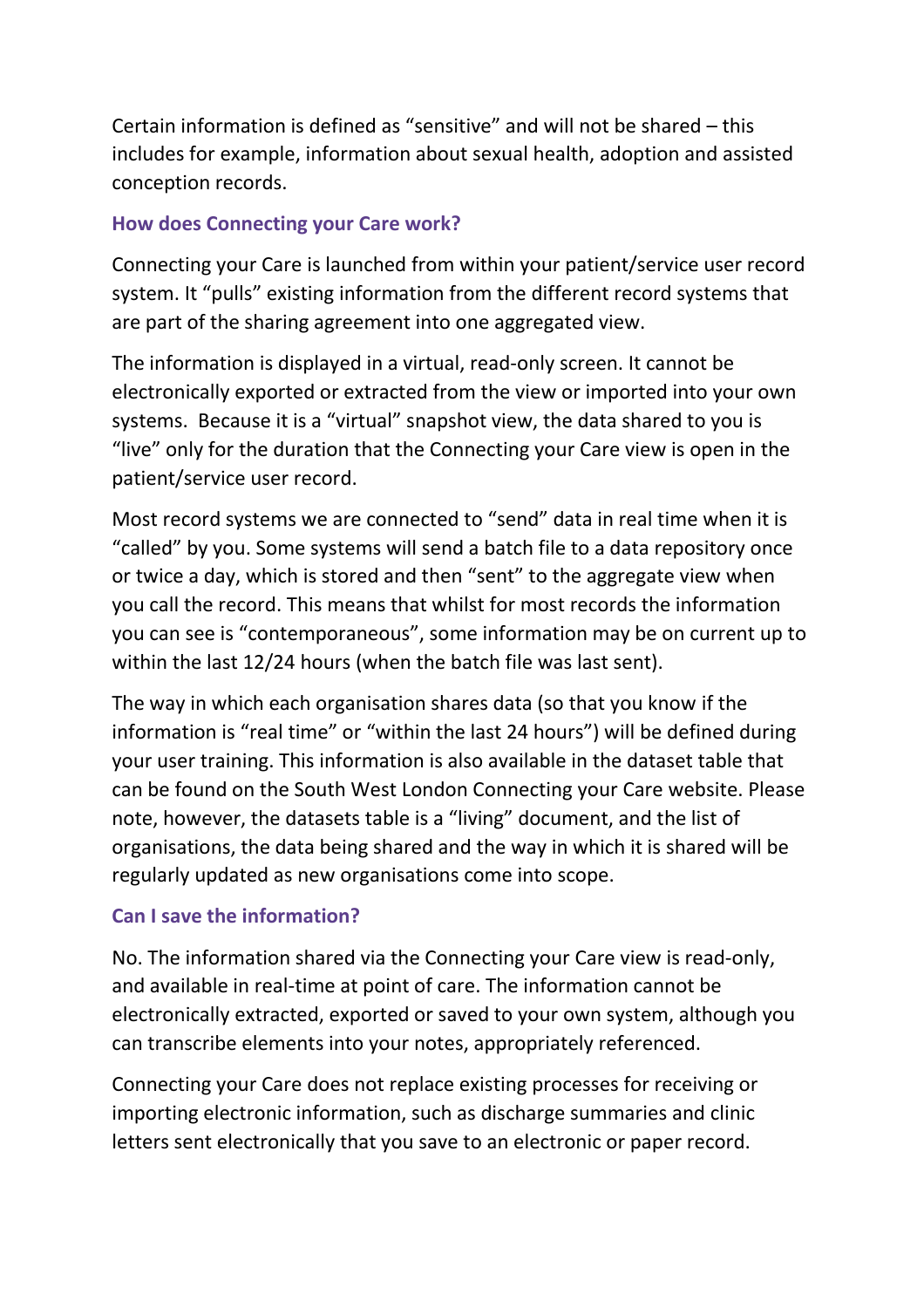Information that you would normally receive via an existing electronic or paper workflow will continue to be shared to you in this way.

Printing or taking copies (such as photos or screenshots) of the information shared to the Connecting your Care view is a breach of data protection legislation. Any health and care professional found to have breached data protection regulations in this way may be subject to disciplinary action in accordance with their local organisational data access protocols.

The secure management of data will be addressed as part of your Connecting your Care training, and also as part of your organisation's annual Data Security and Protection / Information Governance Training.

# **Which organisations are part of Connecting your Care?**

The organisations that are part of the Connecting your Care programme are expanding all the time to include wider health and care sharing both inside South West London, and also across other areas where care to South West London citizens may be provided.

In South West London this includes:

- Acute trusts
- GP practices
- Community Services
- Mental Health Services
- Social Care Services
- NHS 111, Out of Hours and London Ambulance services
- Some hospices, community pharmacies and care homes.

In response to the Covid-19 pandemic information sharing has also been expanded outside of South West London to include sharing records between acute Trusts and GPs across London, and this may extend also to surrounding areas.

This sharing has proved to be critical in supporting health and care practitioners caring for patients during the Covid-19 pandemic. Patients are commonly now transferred outside of their local area for emergency care (such as patients transferred to the Nightingale Hospital, or patients needing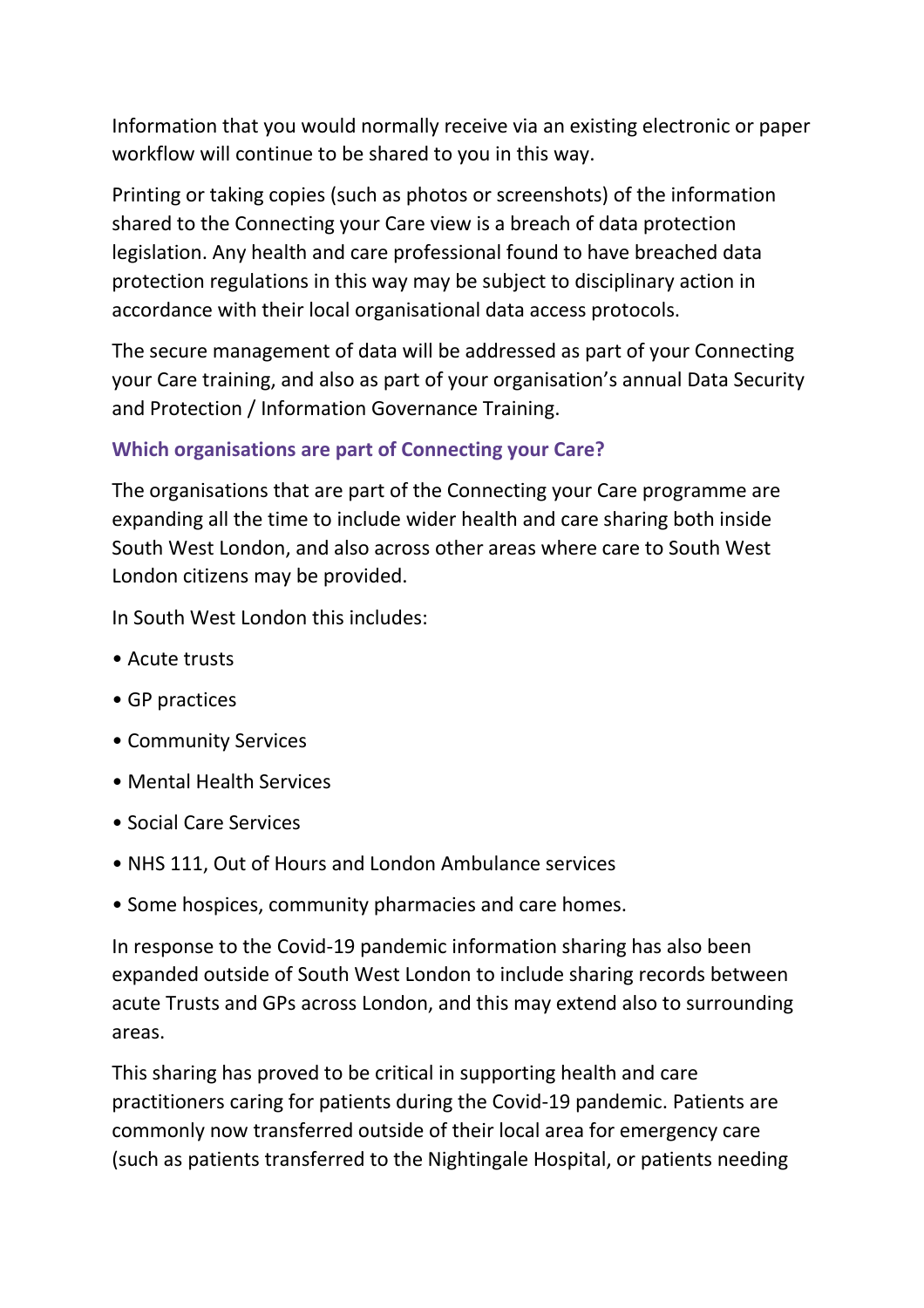GP or urgent care treatments at emergency hubs outside of their local borough). These information sharing pathways are expected to continue, due to the ongoing need to manage good information sharing for the duration of the pandemic.

Each organisation involved in the Connecting your Care programme must publish a Privacy Notice on their website that states the organisations with whom the information is being shared and must make this available on request.

You can find a full list of all of the Organisations who are part of Connecting your Care on our website [insert link].

# **Is the information shared safe?**

Information shared about patients/service users is protected under current data protection legislation. This means that you may only access this information in your professional remit for the purposes of providing direct care to the citizen.

You have a professional responsibility to ensure that you access information via Connecting your Care solely for the purposes of helping you in the assessment and treatment of patients in your care. Accessing patient records for people to whom you are not in a "direct care" relationship, such as family members, or yourself, is a breach of data protection regulations. Any such breach of regulations identified will be managed via disciplinary processes within your organisation.

You have a professional responsibility to ensure that the information you access for the purposes of providing direct care to your patient/service user is kept secure and confidential, as per your organisation's data protection policies.

Connecting your Care can only be accessed via a secure NHS network, from within your local record system, and is controlled by your user profile.

# **Is Connecting your Care the same as Summary Care Record (SCR)?**

No. Connecting your Care provides information from a much broader range of organisations than the Summary Care Record, which shows just a subset of information from the GP record.